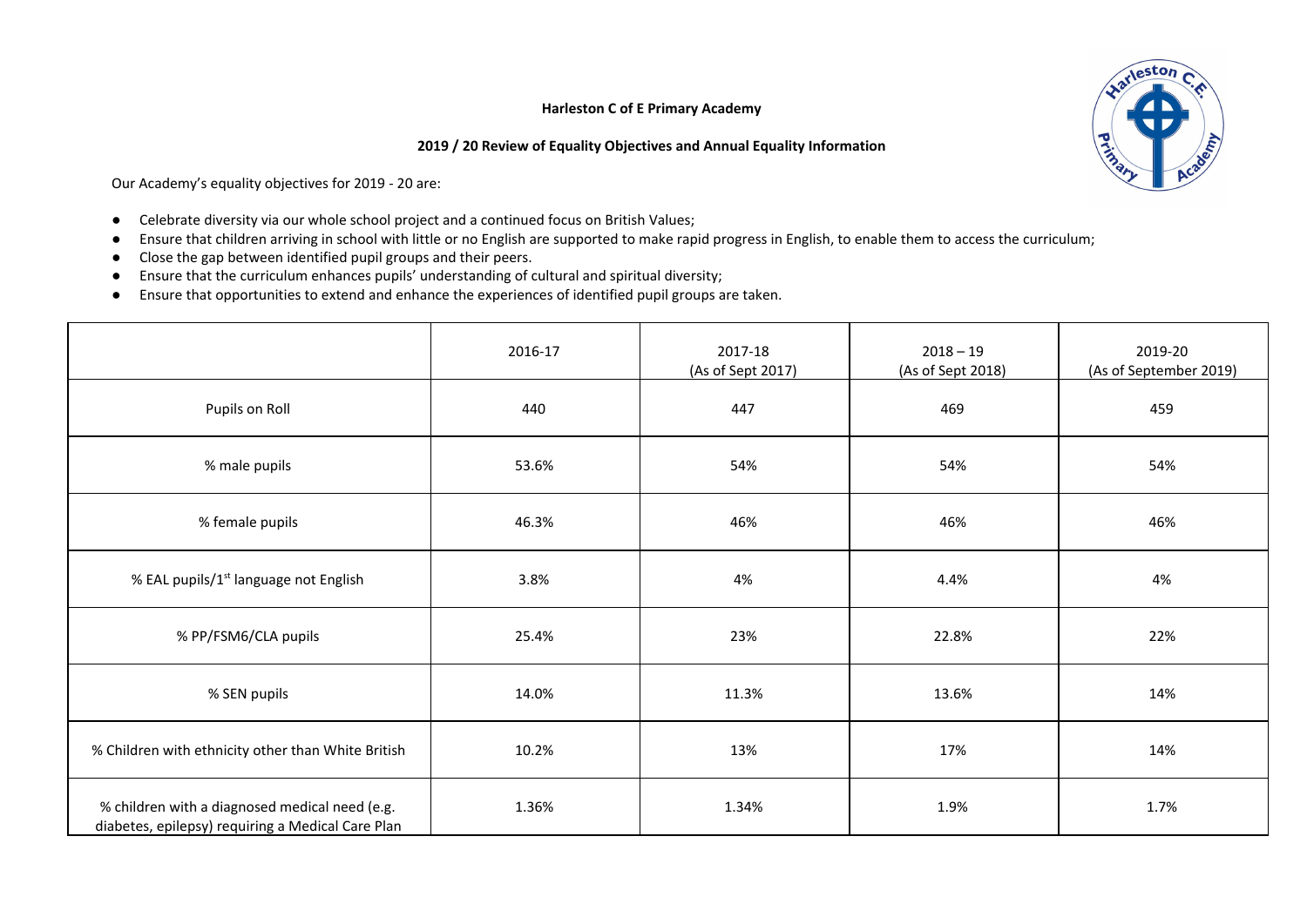## **Targets for this year: 2019-20**

## **Overarching Targets:**

Focused groups make good progress compared with their starting points and close attainment gaps with their peers.

| <b>Target</b>                                                                                                                                                                                                                                                                                                                                                              | <b>Actions</b>                                                                                                                                                                                                                                                                                                                                                                                                                                                                                                                                | <b>Success Criteria</b>                                                                                                                                                  | <b>Timescale/ Resources</b>                                                                                                                                                        | <b>Evaluation of impact</b><br><b>July 2020</b>                                                                                                                                                                                                                                                                                                                                                                                                                                                                                                                                                                                              |
|----------------------------------------------------------------------------------------------------------------------------------------------------------------------------------------------------------------------------------------------------------------------------------------------------------------------------------------------------------------------------|-----------------------------------------------------------------------------------------------------------------------------------------------------------------------------------------------------------------------------------------------------------------------------------------------------------------------------------------------------------------------------------------------------------------------------------------------------------------------------------------------------------------------------------------------|--------------------------------------------------------------------------------------------------------------------------------------------------------------------------|------------------------------------------------------------------------------------------------------------------------------------------------------------------------------------|----------------------------------------------------------------------------------------------------------------------------------------------------------------------------------------------------------------------------------------------------------------------------------------------------------------------------------------------------------------------------------------------------------------------------------------------------------------------------------------------------------------------------------------------------------------------------------------------------------------------------------------------|
| the number<br>of Pupil<br>Increase<br>Premium eligible pupils achieving<br>expected/<br>above<br>expected<br>progress in Reading, Writing and<br>Maths, including those with a<br>higher starting point by the end of<br>KS2.<br>A greater % of Pupil Premium<br>eligible pupils attain the expected<br>level of Reading, Writing and Maths<br>combined by the end of KS2. | Targeted small group intervention for FSM/PP pupils.<br>Nurture groups within key stage 1 and 2 led by Christian<br>Pastoral Support Worker.<br>Small group intervention sessions after school for targeted<br>pupils - Spring Term.<br>for individuals/small<br>Targeted intervention<br>groups<br>identified as not being on track for attaining expected level.<br>Intervention also for under-achieving Higher Attaining Pupil<br>Premium pupils.<br>Small group intervention sessions after school for targeted<br>pupils - Spring Term. | Gap reduces<br>between PP and<br>non-PP pupils<br>A greater % of pupils<br>attain<br>expected/above<br>expected level,<br>reducing the gap<br>with pupils<br>nationally. | Ongoing intervention groups<br>- reviewed each term.<br>Cost of additional adults<br>(see Pupil Premium<br>Provision plan)<br>Ongoing intervention groups<br>- reviewed each term. | Progress for disadvantaged<br>pupils is expected/above<br>expected in maths, but is<br>lower than expected across<br>the school in reading and<br>writing.<br>Attainment and progress for<br>all pupils including those<br>eligible for PPG has been<br>disrupted due to the COVID 19<br>Pandemic. KS1 & 2<br>assessments were cancelled<br>and small group additional<br>tutoring sessions were unable<br>to be provided because of<br>this. Vulnerable pupils were<br>prioritised with Key Workers<br>for continued school based<br>education.<br>The majority of EAL pupils are<br>making good progress in<br>maths, reading and writing. |
| A greater % of pupils identified as<br>having a special educational need<br>attain the expected standard and<br>expected<br>make<br>progress<br>in<br>Reading, Writing and Maths.                                                                                                                                                                                          | Use of Rapid Reader resources for individual and small<br>group comprehension intervention.<br>Implementation of Talk Boost in Early Years / Key Stage 1.<br>Early phonics support in Year R/1.                                                                                                                                                                                                                                                                                                                                               | A greater % of pupils<br>attain<br>expected/above<br>expected standard.                                                                                                  | Targeted intervention -<br>individual and small groups.<br>Monitored at end of<br>intervention period $-6$ to 8<br>weeks)<br>Monitored each half term.                             | Pupils involved in Talk Boost<br>interventions in the Early<br>Years / KS1 made progress<br>within the intervention.                                                                                                                                                                                                                                                                                                                                                                                                                                                                                                                         |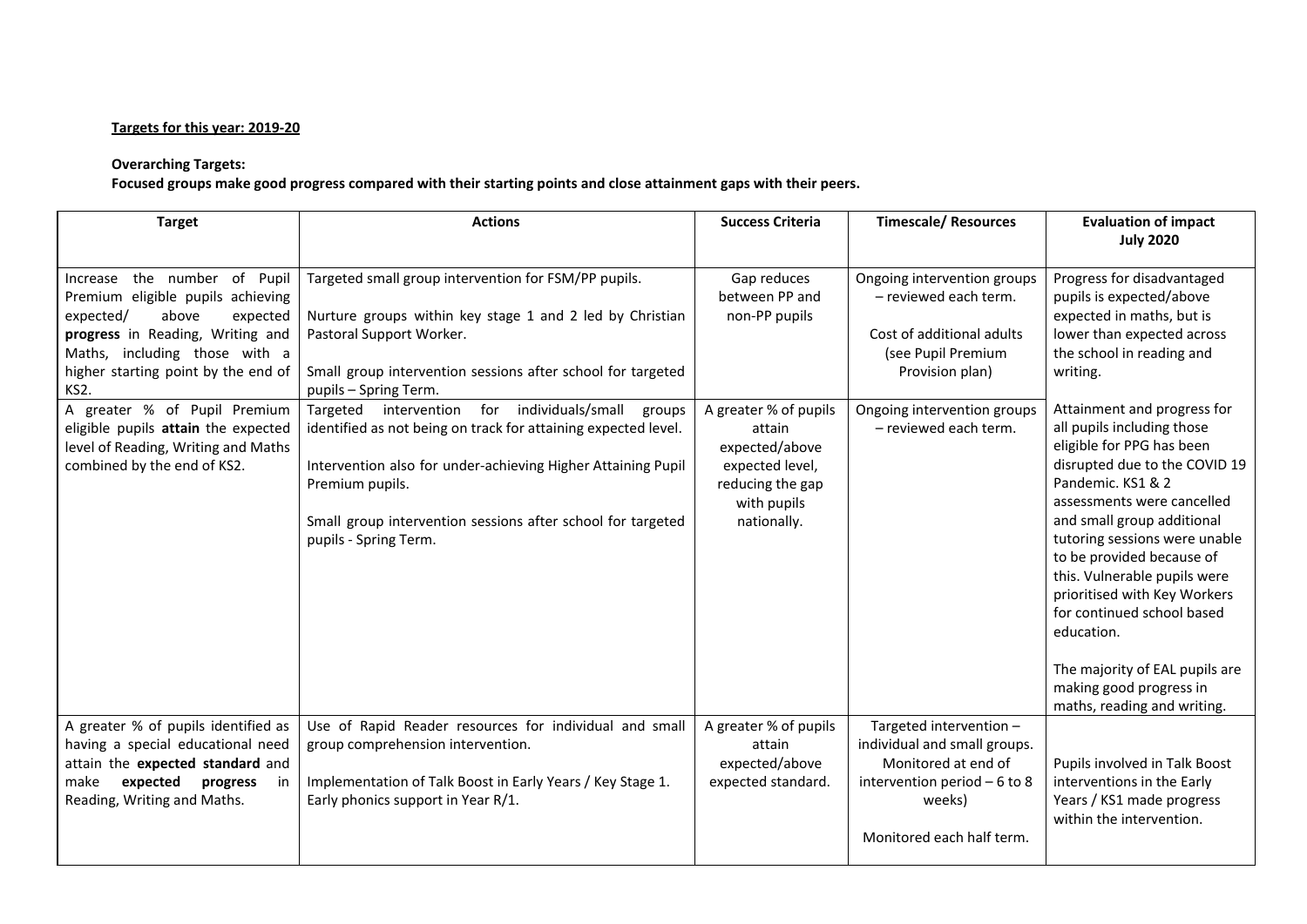|                                                                  | Writing: embedding of spelling programme. Spelling<br>interventions appropriate to individual needs (Letters and<br>Sounds; Read, Write Spelling, Sound Discovery.)<br>Greater focus on developing more a personalised<br>curriculum to target those with higher needs.<br>Early speech and language intervention through referrals to<br>Community and Trust speech and language therapists and<br>through use of Talk Boost programme. |                                              | Cost of additional adult to<br>lead intervention. | Several pupils with High<br>Needs have received a more<br>personalised curriculum,<br>targeting core fundamental<br>skills, resulting in measures of<br>progress academically,<br>socially, physically and within<br>communication.<br>Although pupils are making<br>small measures of progress<br>within interventions, general<br>progress for pupils with<br>special educational needs is<br>below expected across the<br>school in reading, writing and<br>maths.<br>Unfortunately, attainment &<br>progress for all pupils<br>including those with special<br>educational needs has been<br>disrupted due to the COVID 19 |
|------------------------------------------------------------------|------------------------------------------------------------------------------------------------------------------------------------------------------------------------------------------------------------------------------------------------------------------------------------------------------------------------------------------------------------------------------------------------------------------------------------------|----------------------------------------------|---------------------------------------------------|--------------------------------------------------------------------------------------------------------------------------------------------------------------------------------------------------------------------------------------------------------------------------------------------------------------------------------------------------------------------------------------------------------------------------------------------------------------------------------------------------------------------------------------------------------------------------------------------------------------------------------|
|                                                                  |                                                                                                                                                                                                                                                                                                                                                                                                                                          | Pupils, parents and                          | Cost of CPSW                                      | Pandemic.<br>pastoral team<br>has<br>The                                                                                                                                                                                                                                                                                                                                                                                                                                                                                                                                                                                       |
| Pupils requiring SEMH support are<br>given greater intervention. | Christian Pastoral Support Worker employed to work with<br>vulnerable children and families. Role to include:                                                                                                                                                                                                                                                                                                                            | staff feel supported.                        |                                                   | continued to provide essential<br>support for our vulnerable                                                                                                                                                                                                                                                                                                                                                                                                                                                                                                                                                                   |
| $\bullet$                                                        | 1:1 and small group nurture work with pupils.<br>Family support work.                                                                                                                                                                                                                                                                                                                                                                    | Pupils with emotional<br>needs show progress | Cost of Mobile Office base<br>for CPSW            | pupils and their families.                                                                                                                                                                                                                                                                                                                                                                                                                                                                                                                                                                                                     |
| Parents/Carers are assisted to                                   | Making referrals and liaising with external                                                                                                                                                                                                                                                                                                                                                                                              | in their individual                          |                                                   | During the period of COVID 19                                                                                                                                                                                                                                                                                                                                                                                                                                                                                                                                                                                                  |
| better support their children's<br>needs.                        | agencies.<br>Supporting families with meetings.                                                                                                                                                                                                                                                                                                                                                                                          | targets/areas of<br>need.                    |                                                   | Lockdown, the team kept<br>weekly contact with our                                                                                                                                                                                                                                                                                                                                                                                                                                                                                                                                                                             |
|                                                                  | Safeguarding work.                                                                                                                                                                                                                                                                                                                                                                                                                       |                                              |                                                   | vulnerable families to check                                                                                                                                                                                                                                                                                                                                                                                                                                                                                                                                                                                                   |
|                                                                  | Delivering bespoke SEMH interventions to                                                                                                                                                                                                                                                                                                                                                                                                 | Meetings are                                 |                                                   | on their well-being and to                                                                                                                                                                                                                                                                                                                                                                                                                                                                                                                                                                                                     |
|                                                                  | individuals and small groups.                                                                                                                                                                                                                                                                                                                                                                                                            | attended.                                    |                                                   | offer support and advice,                                                                                                                                                                                                                                                                                                                                                                                                                                                                                                                                                                                                      |